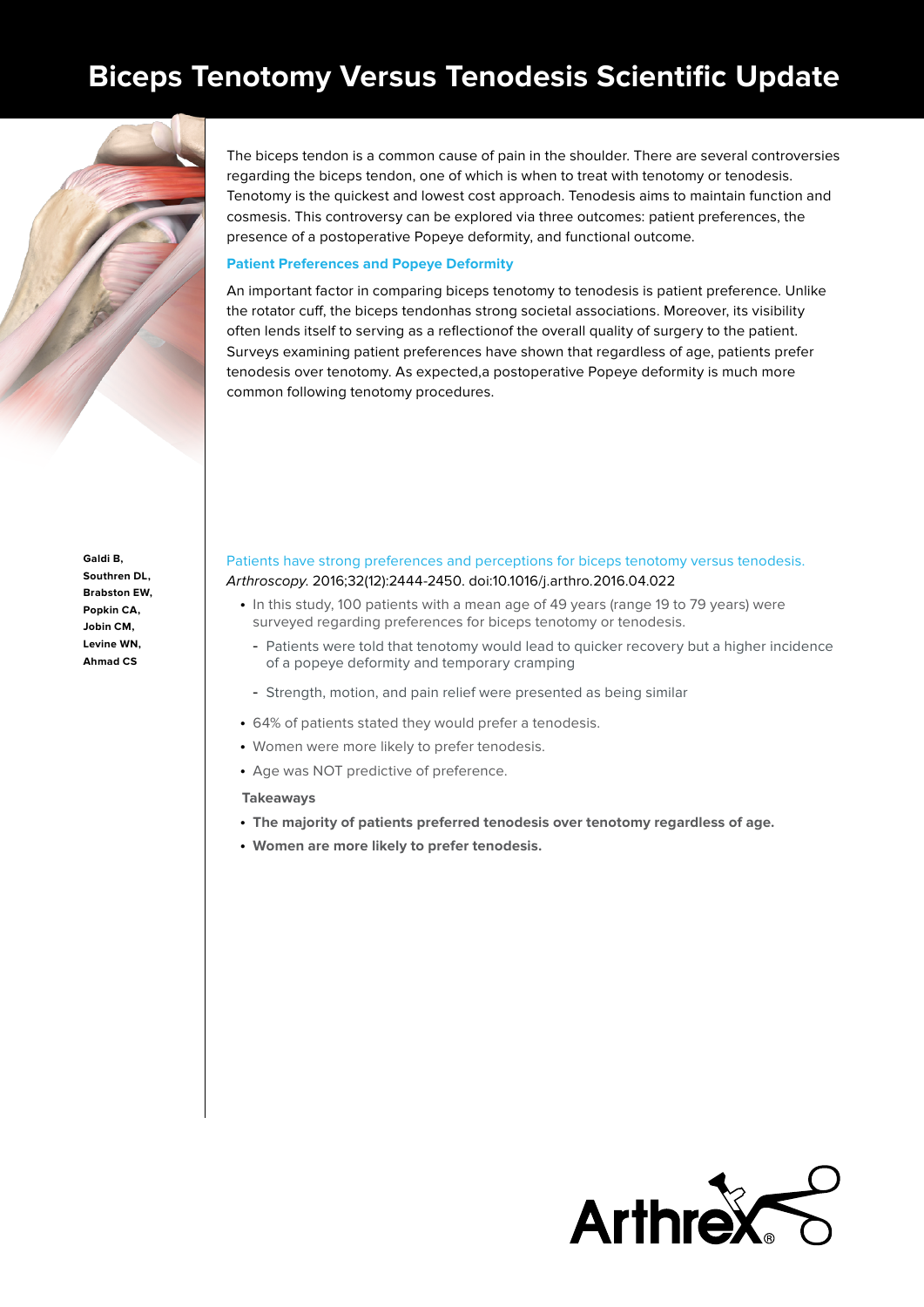**Hong CK, Chang CH, Hsu KL, Kuan FC, Wang PH, Su WR**

# [Patients older than 55 years prefer biceps tenodesis over tenotomy to the same degree as](https://pubmed.ncbi.nlm.nih.gov/31160159/)  [young patients.](https://pubmed.ncbi.nlm.nih.gov/31160159/) J Orthop Sci. 2020;25(3):416‐422. doi:10.1016/j.jos.2019.05.007

- In this study, 135 patients with a mean age of 56 years were surveyed about biceps preferences using the same questionnaire at used by Galdi et al.
- Taiwanese population of patients actually undergoing surgery.
- Again, 64% stated they would prefer tenodesis.
	- No difference in preference comparing patients older or younger than 55 years of age.
- The most important reason for selecting tenodesis was the avoidance of a Popeye deformity.
- The most important reason for selecting tenotomy was shorter rehabilitation.
- Greater number of hours of exercise per week was associated with a preference for tenodesis.

#### **Takeaways**

- **From the studies above, one can infer that patients still have strong preferences for tenodesis over tenotomy, regardless of age.**
- **Shorter rehab is the most important factor for patients to prefer tenotomy. It is important to consider that most biceps procedures are done in conjunction with rotator cuff repair, and rehab will be dictated by the rotator cuff and thus not shortened in that setting.**

[Biceps tenotomy versus tenodesis: clinical outcomes](https://pubmed.ncbi.nlm.nih.gov/22284407/). Arthroscopy. 2012;28(4):576-582. doi:10.1016/j.arthro.2011.10.017

- This was a systematic review of 433 tenodeses and 699 tenotomies.
- Level of evidence: IV.
- Popeye deformity:
- 43% of tenotomy.
- 8% of tenodesis.
- **Takeaway: Postoperative Popeye deformity is 5 times higher (43% compared to 8%) following tenotomy compared to tenodesis.**

**Lawson K, Ciccotti MG, Dodson CC, Cohen SB** 

**Slenker NR,** 

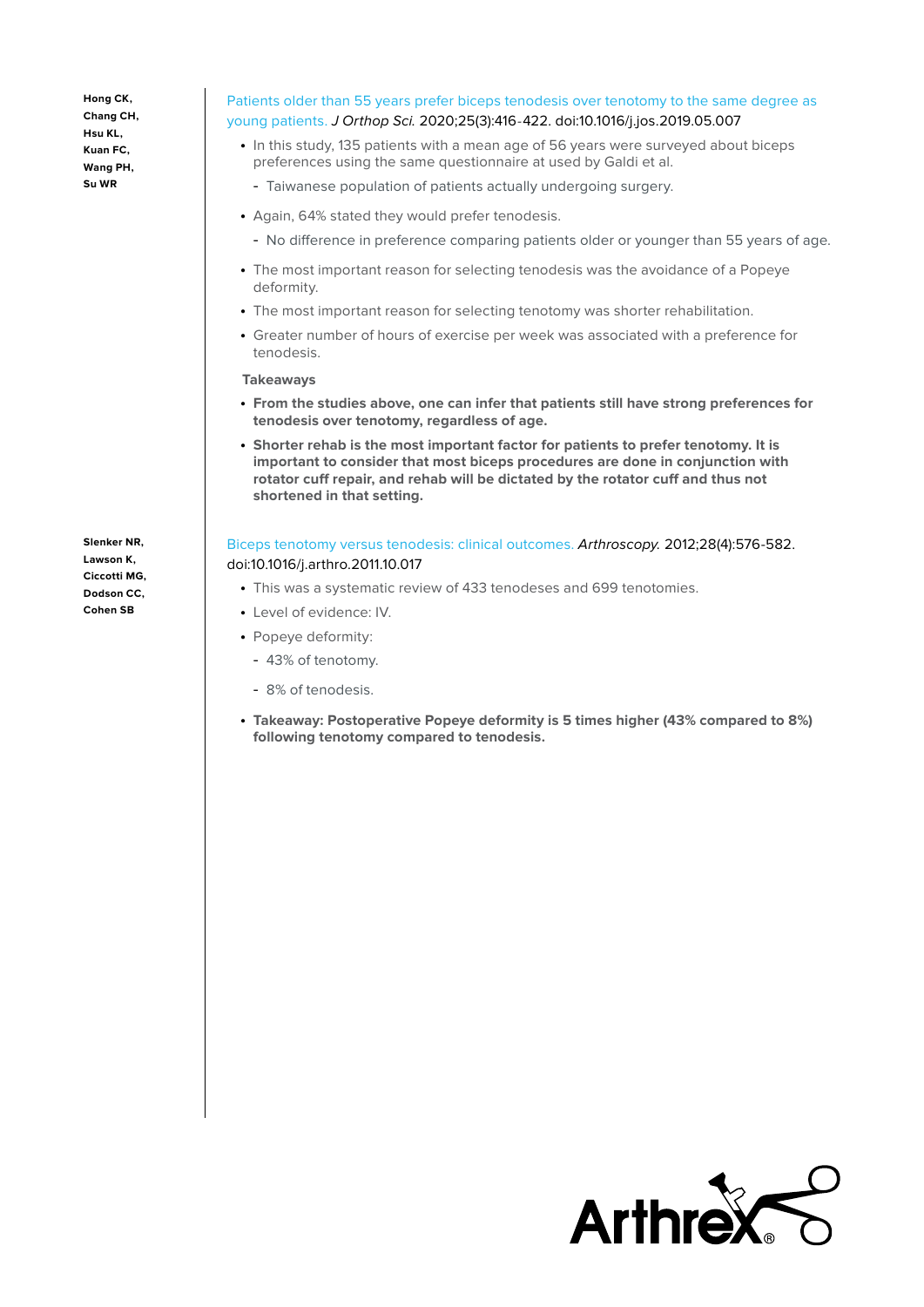# **Functional Outcome**

Functional outcome is often reported to be no different between tenodesis and tenotomy. It is important, however, to note that this statement is typically based on the use of functional outcome scores, such as the ASES or SANE score, which are not specific to the biceps. A close inspection of the data reveals differences in symptoms and strength between tenotomy and tenodesis.

[Risk factors and complications following arthroscopic tenotomy of the long head](https://pubmed.ncbi.nlm.nih.gov/32166093/)  [of the biceps tendon](https://pubmed.ncbi.nlm.nih.gov/32166093/). Orthop J Sports Med. 2020;8(2):2325967120904361. doi:10.1177/2325967120904361

- In this study, 192 patients who underwent tenotomy were retrospectively reviewed in the Kaiser Health System.
- 72% had a concomitant rotator cuff repair.
- Level of evidence: III
- The overall complication rate was 37%.
	- Popeye deformity 14%
	- Subjective weakness 10%
	- Cramping 10%
- Male patients had 3.9 times the odds of developing a cosmetic Popeye deformity.
- 4% of patients had a revision of their tenotomy to an open tenodesis.
- **Takeaway: In the largest series of biceps tenotomy reported, complications following tenotomy are common, including reoperation for subjective symptoms.**

**García-Rellán JE, Sánchez-Alepuz E, Mudarra-García J**

[Increased fatigue of the biceps after tenotomy of the long head of biceps tendon](https://pubmed.ncbi.nlm.nih.gov/29947844/). Knee Surg Sports Traumatol Arthrosc. 2018;26(12):3826-3831. doi:10.1007/s00167-018-5007-2

- Strength and fatigue were evaluated in 26 patients who underwent tenotomy.
- Level of evidence: III.
- Tests were performed preoperatively and postoperatively 1 year after surgery and compared to the opposite side.
- Postoperatively, a Popeye deformity was observed in 58%.
- Maximum strength improved after tenotomy but remained lower than the opposite side (252 N compared to 280 N;  $P < .001$ ).
- Time to fatigue decreased after surgery by nearly 50% (quicker onset of fatigue) from 142 seconds to 94 seconds  $(P < .01)$ .

#### **Takeaways**

- **Arm flexion strength after tenotomy is decreased compared to the contralateral arm.**
- **Flexion endurance decreases after tenotomy.**



**Mirzayan R, McCrum C, Butler RK, Alluri RK**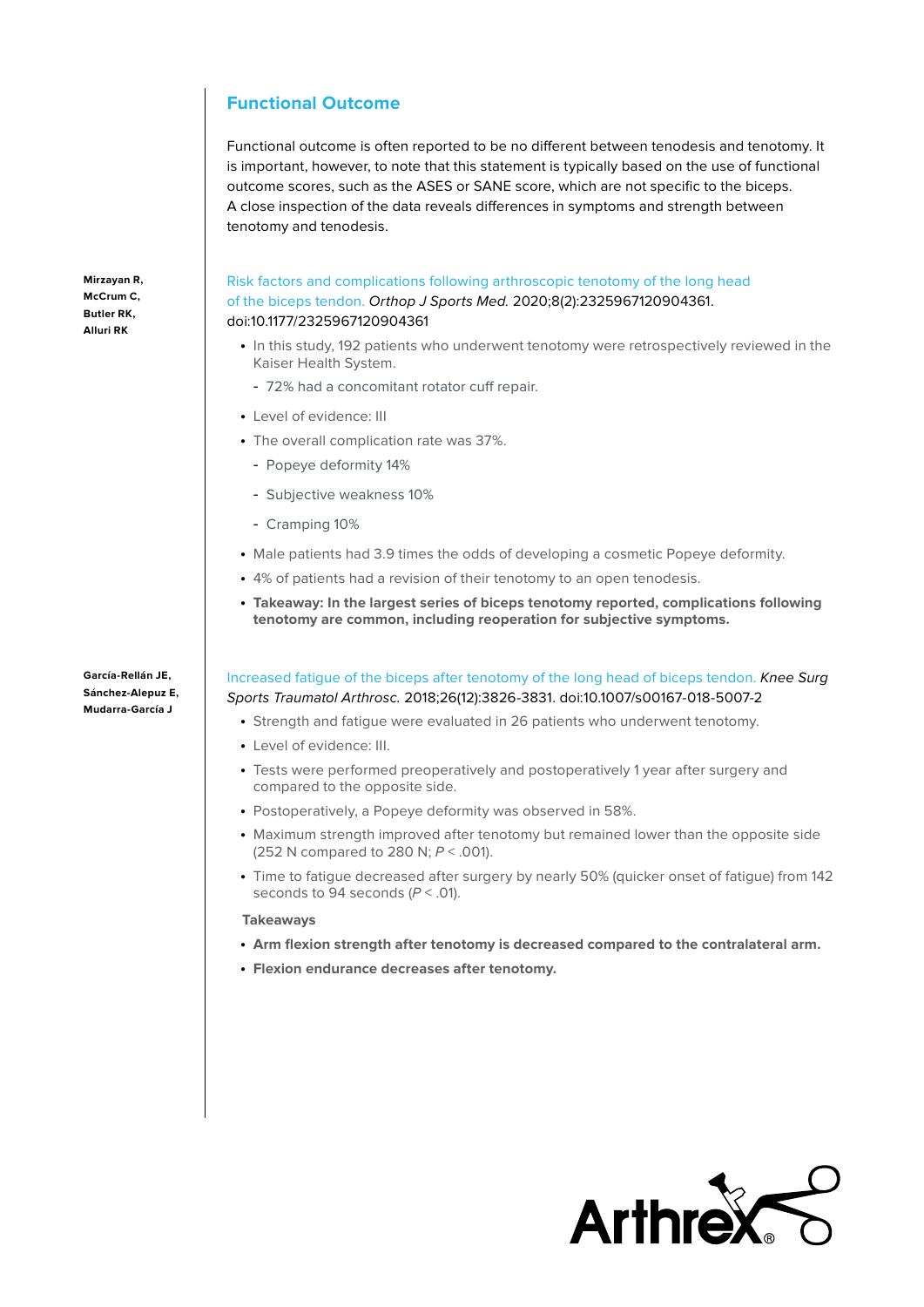**Wittstein JR, Queen R, Abbey A, Toth A, Moorman CT 3rd**

# [Isokinetic strength, endurance, and subjective outcomes after biceps tenotomy](https://pubmed.ncbi.nlm.nih.gov/21189355/)  [versus tenodesis: a postoperative study](https://pubmed.ncbi.nlm.nih.gov/21189355/). Am J Sports Med. 2011;39(4):857-865. doi:10.1177/0363546510387512

- This is a retrospective review of 19 tenotomies and 16 tenodeses evaluated 2 years postoperative.
- Level of evidence: III
- ASES and SANE functional scores were recorded. Flexion and supination strength were measured with dynamometer and compared to the contralateral side.
- Results:
	- No difference in functional scores
	- Tenotomy led to 20% decrease in supination strength
	- Tenodesis led to 22% increase in supination strength

#### **Takeaways:**

- **There is no difference in postoperative ASES or SANE scores following tenotomy or tenodesis.**
- **Supination strength decreases after tenotomy and may increase after tenodesis. In this study, the difference was 40% between procedures (-20 compared to + 22%).**

**Lee HJ, Jeong JY, Kim CK, Kim YS**

- [Surgical treatment of lesions of the long head of the biceps brachii tendon with rotator cuff](https://pubmed.ncbi.nlm.nih.gov/27283370/)  [tear: a prospective randomized clinical trial comparing the clinical results of tenotomy and](https://pubmed.ncbi.nlm.nih.gov/27283370/)  [tenodesis.](https://pubmed.ncbi.nlm.nih.gov/27283370/) J Shoulder Elbow Surg. 2016;25(7):1107-1114. doi:10.1016/j.jse.2016.02.006
	- This is a prospective randomized controlled trial of 128 patients undergoing tenotomy or tenodesis in conjunction with rotator cuff repair.
	- Tenodesis was performed with an interference screw technique
	- Level of evidence: I
	- No differences noted in functional outcome according to ASES or Constant scores.
	- Popeye deformity 3 times higher in tenotomy group (20% compared to 6%;  $P = .04$ ).
	- No differences in elbow flexion strength.
	- Supination strength higher in the tenodesis group.

#### **Takeaways:**

- **Level 1 evidence indicates that functional outcome of the shoulder based on ASES and constant scores are not different after tenotomy or tenodesis.**
- **However, forearm supination strength is lower after tenotomy.**